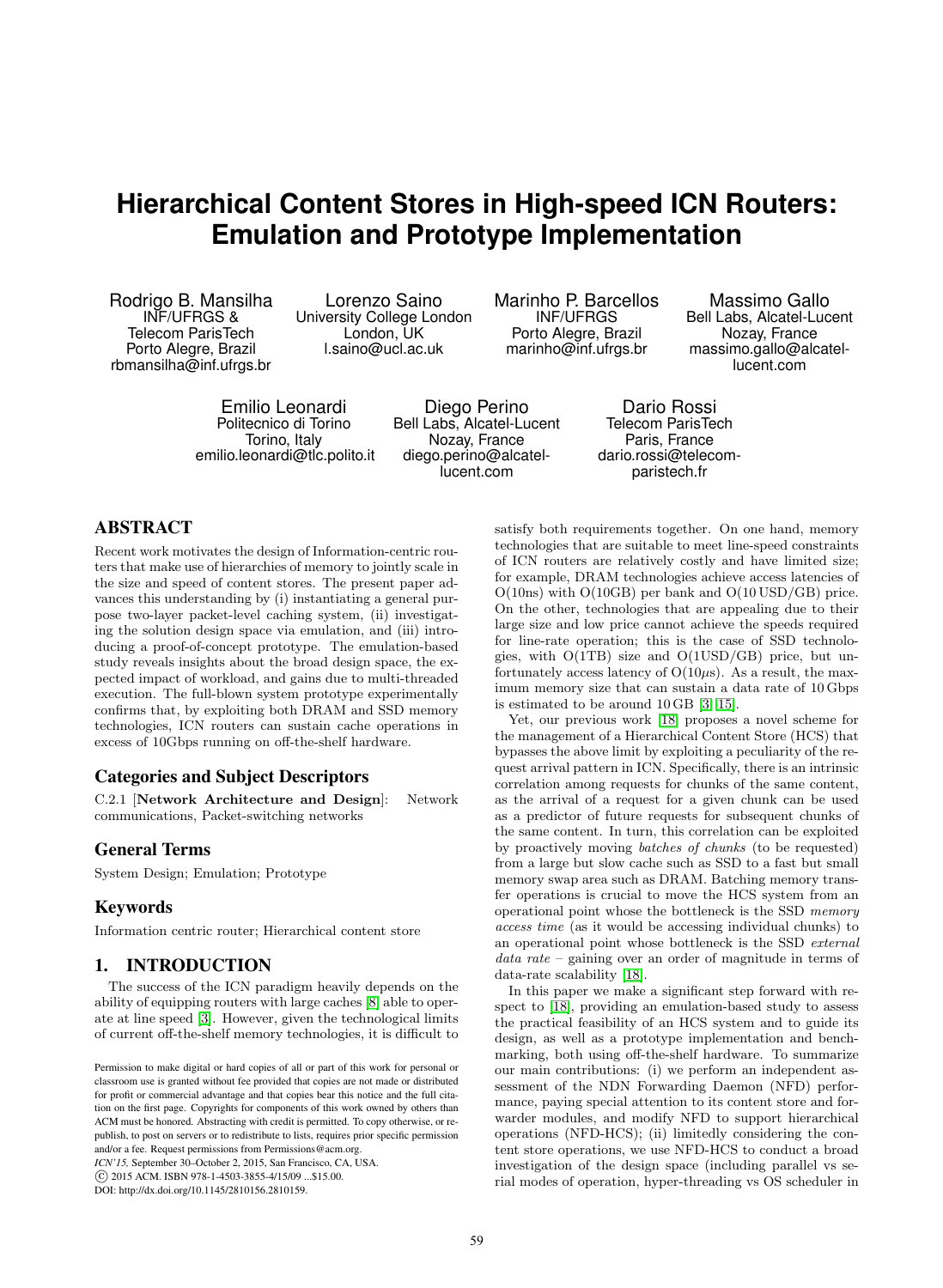

Figure 1: Expected performance of the multithreaded HCS

multi-threading, etc.) and a sensitivity analysis of our results along multiple axes (including L1 size, L2 data rate speed, input workload type, hardware setup, etc.) by emulating NIC and SSD technologies; (iii) we implement a high-speed prototype (DPDK-HCS) considering all necessary aspects that were in part abstracted in the emulationbased study (i.e., packet processing in DPDK, software load balancing across cores, SSD management with specialized drivers, and memory management for efficient lookups); (iv) we benchmark the DPDK-HCS prototype, equipped with O(10GB) DRAM and O(100GB) SSD, against a realistic traffic pattern, achieving in excess of 10 Gbps throughput.

In the remainder of this paper, we first clarify our overall goals and position our investigation in the context of related work (Sec. 2). Next, we describe the emulation setup (Sec. 3) and the results it provided (Sec. 4), followed by a description of the prototype design (Sec. 5) and its benchmarking (Sec. 6). We conclude with a summary of key findings and perspectives for future work (Sec. 7).

## 2. HCS OVERVIEW

In order to enable hierarchical caching in high-speed ICN routers, we first introduce our main performance goals (Sec. 2.1), then overview our design (Sec. 2.2) and contrast it to related effort (Sec. 2.3).

#### 2.1 Performance goal

According to the analysis in [\[18\]](#page-9-1), expected system performance can be sketched as in Fig. 1. Assuming the router receives requests at full line rate, the picture shows the miss stream  $(y\text{-axis})$  as a function of the overall cache memory size  $(x\text{-axis})$ . Clearly, the larger the portion of catalog that fits the router memory, the lower the request miss stream exiting the router. Fig. 1 highlights regions corresponding to different memory technologies (i.e., DRAM, SSD), and the slope of the curve depends on the workload (i.e., the catalog size  $|C|$  and Zipf skew  $\alpha$ ). L1 misses causes a stream of request to L2 and, for any given aggregate memory size  $(i.e., DRAM + SSD)$ , the system works at the expected operational point (i.e., follows the slope) until the miss stream from L1 to L2 exceeds the aggregated data rate of the physical L2 units. Read throughput from L2 depends linearly on the hit probability at L2, so increasing the storage space in L2 also increases the throughput demand from L2: this holds up to a point at which the system is bottlenecked by L2 throughput, and where increasing further the SSD size brings no benefits, as it is not possible to read content at the requested speed. Thus, operating at points such as  $\alpha$  or  $\beta$ 



Figure 2: Synoptic of HCS system design

is desirable, while situations such as  $\odot$  are to be avoided. Yet, the transfer rate between L2 and L1 does not only depend on the physical properties (e.g., L2 external data rate, PCIx bus speed, use of multiple physical SSDs in parallel), but also to software aspects (e.g., SSD driver and memory management) for which is not straightforward to design an  $HCS$  system that avoid operating at  $\odot$ .

#### 2.2 System Design

A high level view of the system we propose is provided in Fig. 2. When a packet arrives to the router, it is handled by a pipeline of cores (or threads) performing respectively packet I/O, packet processing and SSD I/O. For the sake of simplicity, we neglect the NDN packet forwarding stage (e.g., PIT and FIB lookup operations) and focus on hierarchical content store only.

Packet batches are dispatched from NICs to I/O cores, whose main task is to distribute batches to processing cores according to the hash value of a batch identifier – ensuring that chunks of a specific batch are always handled by the same processing core, and enabling therefore lock-free multithread operations.

Afterwards, batches are handled by the corresponding processing core that returns a data packet if it is stored in the L1 content store. Otherwise, if the requested data is cached in L2, the request is handed over to an SSD I/O core. The rationale for the separation between DRAM (processing) and SSD cores is to deal with different memory access latencies and avoid starvation. Multiple SSD drives can be used to perform parallel data read/write operations to improve SSD throughput. Finally, if the data is not cached locally, the request is further processed by the router (i.e., PIT and FIB lookup) and forwarded to the next hop.

HCS performance is affected by many factors, including physical hardware components or software bottlenecks, that we investigate in two ways. First, we use emulation to broadly explore the software design space of the processing operations without being restricted by a specific hardware choice. Then, we nail down all details including NIC and SSD management, to a specific software prototype, running on a specific off-the-shelf hardware setup.

## 2.3 State of the art

A number of custom NIC drivers have been recently proposed to bypass standard OS bottlenecks and support 10Gbps operations. Examples include PF RING with Threaded NAPI [\[7\]](#page-8-2), Netmap [\[17\]](#page-9-2), PacketShader [\[9\]](#page-9-3), and DPDK [\[1\]](#page-8-3). Keys to achieve such performance include limiting IRQs overhead by avoiding per-packet operations (e.g.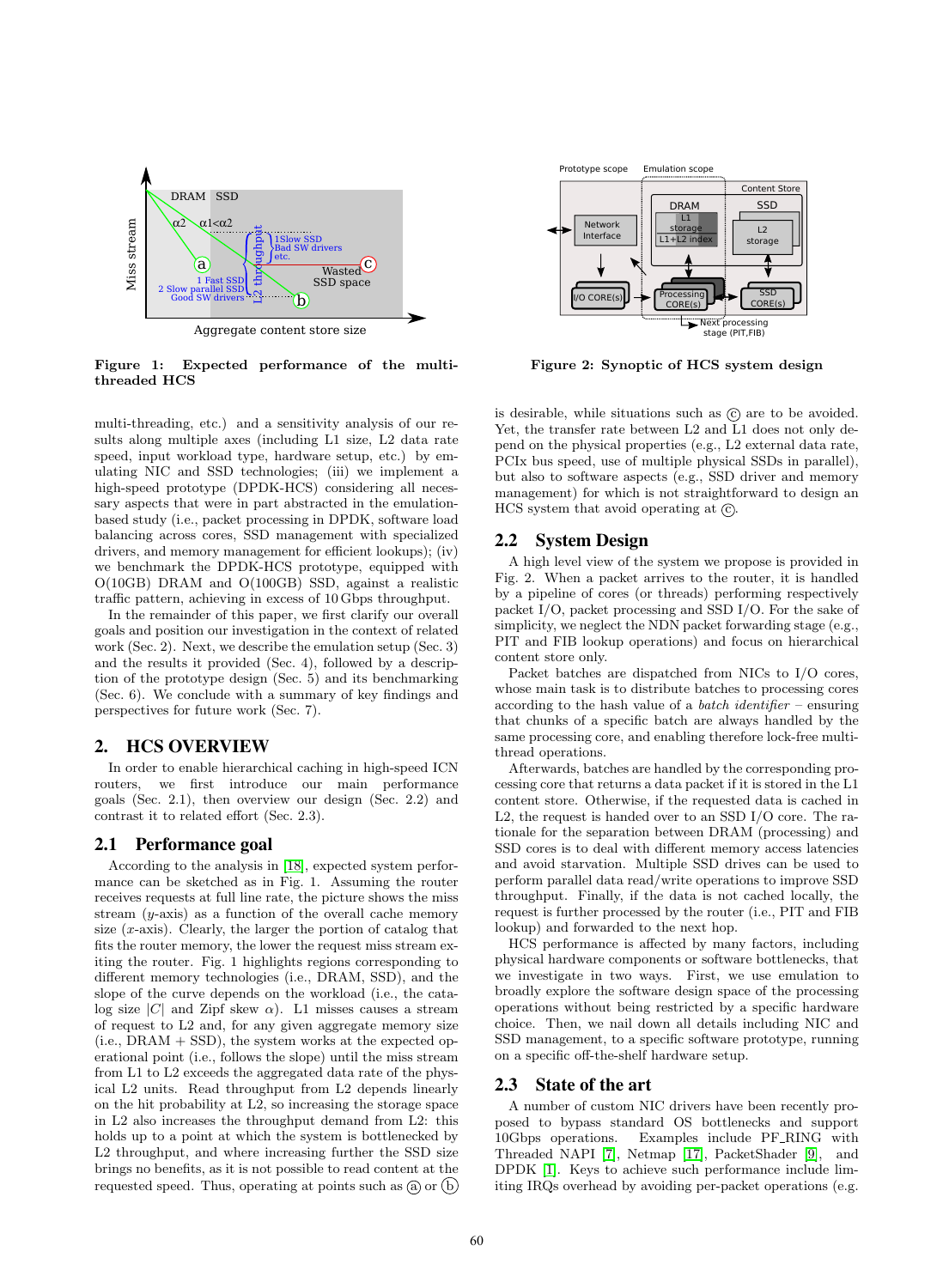interrupt coalescence), exposing memory of packet buffers to user-space for DMA access with zero-copy, load balancing flows among threads using different Receive Side Scaling (RSS) queues and exploiting Non-Uniform Memory Access (NUMA).

The kind of applications enabled by such drivers is rather diverse and include IPv4 forwarding [\[9\]](#page-9-3), on-the-fly traffic classification [\[19\]](#page-9-4), intrusion detection [\[11\]](#page-9-5) and traffic monitoring [\[13\]](#page-9-6). With respect to the narrower domain of ICN, so far only high-speed forwarding has been investigated, with valuable work focusing on their design [\[3,](#page-8-1) [15\]](#page-9-0) or prototype implementation [\[21,](#page-9-7) [16,](#page-9-8) [10\]](#page-9-9).

To the best of our knowledge, high-speed content store implementations are yet to appear. The closest work to ours includes our own previous design, analysis and simulation of a hierarchical content store [\[18\]](#page-9-1), and the micro-benchmarking of SSD technologies to assess their suitability for the purpose [\[20\]](#page-9-10). The present paper goes beyond both [\[18,](#page-9-1) [20\]](#page-9-10) by (i) employing complementary methodologies to [\[18\]](#page-9-1), namely emulation and prototypes; (ii) carrying out an extensive emulation of the design space using open-source software; (iii) presenting a complete system implementation over DPDK, as opposite to a benchmark of a specific component as in [\[20\]](#page-9-10).

## 3. EMULATION DESIGN

This section presents the emulation-based methodology, starting with an overview of the emulation design principles (Sec. 3.1), followed by details of the scenario and workload (Sec. 3.2).

#### 3.1 NFD-HCS Design principles

Our emulation study is based on off-the-shelf hardware and open-source software, namely NDN Forwarding Daemon (NFD) [\[2\]](#page-8-4), that we modify to support HCS operation. For the sake of simplicity, NFD-HCS performs only the main operations on L1 and L2 similarly to what described in [\[18\]](#page-9-1). To begin with, we avoid optimizations such as prefetching immediately before a batch eviction, or keeping in L1 the first chunk of all contents in L2 to avoid the first miss. Second, the reading method of NFD-HCS is serial: it first attempts to read a chunk from L1. On a hit, the corresponding data is returned; otherwise, a batch is read from L2 and each chunk of the batch is written on L1. After the  $L2 \rightarrow L1$ transfer, the data corresponding to the immediate request is returned (while a serial design may seem naïve at first, we discuss parallel design in Sec. 4.3).

NFD-HCS implements the two memory layers and their operations (i.e., L1.lookup, L1.insert, L2.read). The L1 of HCS is instantiated as an NFD Content Store (CS) and employs a FIFO chunk eviction policy<sup>[1](#page-2-0)</sup>. From the literature, similarities of LRU vs random [\[6\]](#page-8-5) and equivalence of FIFO vs random [\[14\]](#page-9-11) replacement are known: thus, we do not expect this detail to have a dramatic importance and leave implementation of other replacement policies for future.

Whereas all the required software operations are performed as in a real hierarchical system, to avoid gathering results that are representative of very specific NIC and memory technologies we emulate the NIC as well as L2 hardware and drivers. As several NIC drivers [\[17,](#page-9-2) [9,](#page-9-3) [1\]](#page-8-3) offer line-speed operation in user space, we assume the delay due to packet

|  |  | Table 1: Emulation settings |
|--|--|-----------------------------|
|  |  |                             |

|          | rabic 1. Emidiation settings |                             |                                             |  |  |
|----------|------------------------------|-----------------------------|---------------------------------------------|--|--|
|          | Meaning                      | $\operatorname{Param}$      | Range                                       |  |  |
| Software | Batch Size                   | В                           | $\overline{10}$ chunks                      |  |  |
|          | L1 Size                      | L1                          | $[100MB-10GB]$                              |  |  |
|          | L <sub>2</sub> Size          | L2                          | $10$ GB                                     |  |  |
|          | L2 Throughput                | $\tau_{L2}$                 | $[1,32]$ Gbps                               |  |  |
|          | Chunk size                   | c                           | 8KB                                         |  |  |
|          |                              |                             |                                             |  |  |
|          | ${\rm \scriptstyle Label}$   | $\overline{\mathrm{Param}}$ | $\overline{\text{Value}}$                   |  |  |
| Hardware |                              | $_{\rm CPU}$                | $1.90$ GHz Intel E52420                     |  |  |
|          | Local                        | <b>NUMA</b>                 | 1 node, 6 cores                             |  |  |
|          |                              | RAM                         | 32GB - 1333 MHz (0.8 ns)                    |  |  |
|          |                              | Opts.                       | CPU Gov., Hyper-threading                   |  |  |
|          | Cloud                        | $_{\mathrm{CPU}}$           | $2.00$ GHz Intel E52698B                    |  |  |
|          |                              | <b>NUMA</b>                 | 1 node, 8 cores                             |  |  |
|          | (Microsoft                   | RAM                         | 112GB (speed unknown)                       |  |  |
|          | Azure G3)                    | Opts.                       | None                                        |  |  |
|          |                              |                             |                                             |  |  |
|          | Meaning                      | Param                       | Value                                       |  |  |
| workload | Catalog size                 | $ \mathrm{C} $              | (up to) $10^3$ objects                      |  |  |
|          | Request arrival rate         | $\lambda$                   | $1$ Hz                                      |  |  |
|          | Zipf skew                    | $\alpha$                    |                                             |  |  |
| Real     | Streaming rate               |                             | $512$ Kbps $(8 \text{ chunks/s})$           |  |  |
|          | Streaming duration           |                             | $160$ seconds                               |  |  |
|          | Stream size                  |                             | $10.25 \text{ MB}$ $(1,280 \text{ chunks})$ |  |  |
|          |                              |                             |                                             |  |  |

processing in the NIC to be negligible. We also assume the NIC is capable of performing hash operations on non-IP header fields, so that batches are consistently mapped to cores to preserve catalog locality and enable lock-free multithreading.

L2 instead emulates a slower memory technology (e.g. SSD) by waiting some time before returning the data. This is performed through *busy waiting*<sup>[2](#page-2-1)</sup>, which consumes CPU cycles useful for other HCS operations but enables more precise emulation. We point out that, aside the waiting detail, L2 in NFD-HCS is fully functional so that NFD-HCS could be used for experiments and not only for emulation. This implies that both L1 and L2 store actual data on the main DRAM memory, which limits the size of L2 we can benchmark (implications and alternatives design will be discussed later in Sec. 4 and Sec. 7 respectively).

## 3.2 Emulation scenario

We now describe the most relevant details of our software, hardware and workload setup. For the sake of readability, we summarize these settings in Tab. 1.

## *3.2.1 Software settings*

NFD-HCS has four parameters: batch size, L1 and L2 size and L2 throughput. Batch size<sup>[3](#page-2-2)</sup> B defines the amount of data transferred from L2 to L1 per L2.read operation, whereas  $|L1|$  and  $|L2|$  refer to the memory space available at layers 1 and 2, respectively. The L2 throughput  $\tau_{L2}$  is our L2 control knob, lumping together the speed of individual disks, the number of multiple disks in parallel, the SSD drivers, static delay components, etc. from which we gather the duration of the active sleep  $d_{L2,read}$  for a batch of B chunks having fixed size |c| as  $d_{L2, read} = Bc/\tau_{L2}$ .

In this work, we explore aggregated rates in the range  $\tau_{L2} \in [1,32]$  Gbps, modeling respectively a single slow SDD to several faster SDDs in parallel<sup>[4](#page-2-3)</sup> and by default use  $\tau_{L2}$  =

<span id="page-2-0"></span><sup>1</sup>More precisely, CS employs a prioritized FIFO, composed of multiple eviction queues; however, in this study we force all chunks go through the same FIFO queue.

<span id="page-2-1"></span><sup>2</sup> i.e., running an idle loop of a given size, which we have carefully dimensioned.

<span id="page-2-2"></span><sup>&</sup>lt;sup>3</sup>We interchangeably express size in terms of chunks, bytes, or bits depending on the context.

<span id="page-2-3"></span><sup>4</sup> It can be expected that a linear scaling will hold up to a point after which an expected (e.g., PCIx bus capacity, disk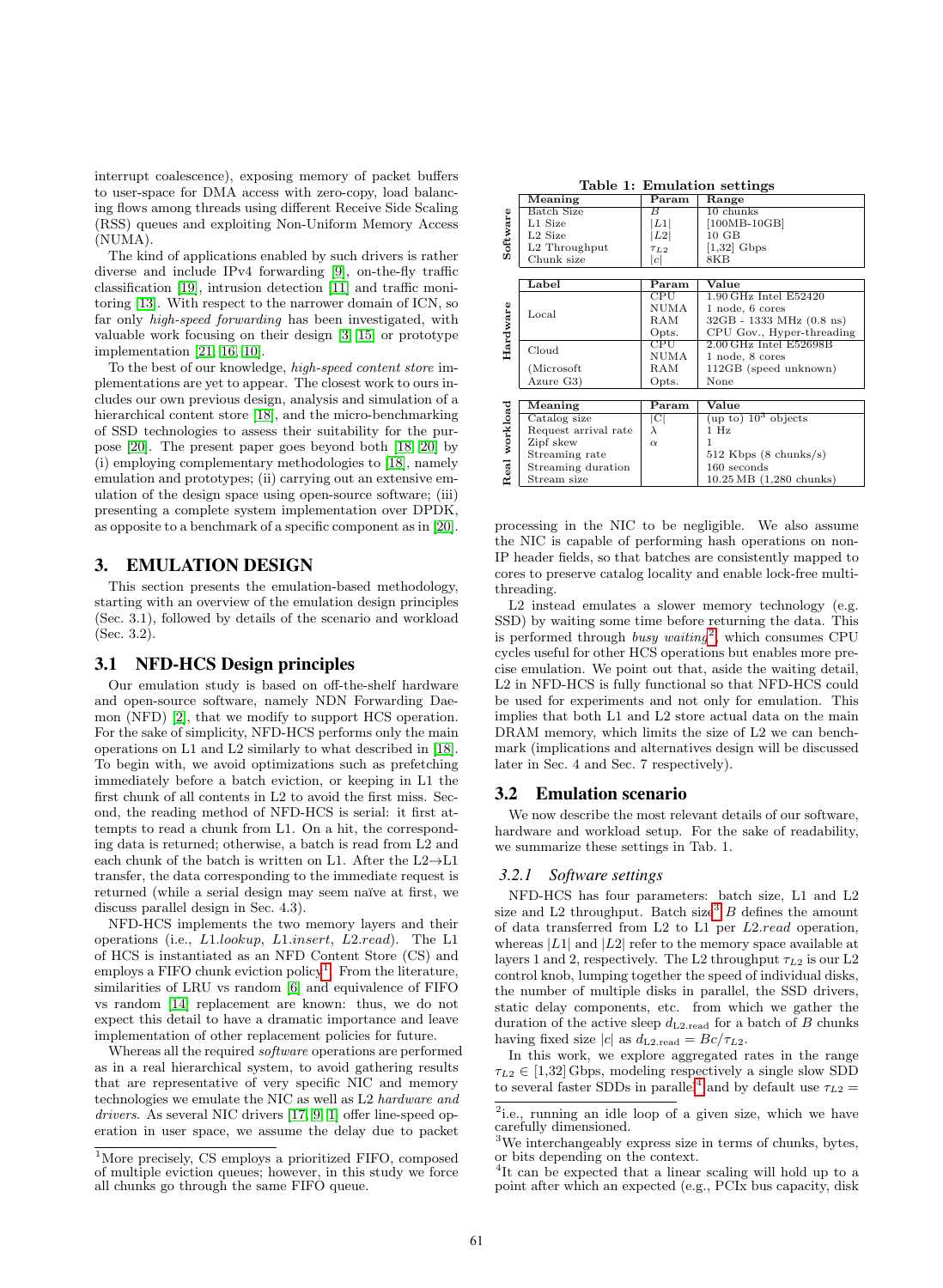4 Gbps, close to the nominal one of the SSDs used in prototype. Notice that our L2 emulation model fails to capture the impact of the batch size in the emulation, so that we do not consider it as a free variable and perform a microbenchmark of its effect with the prototype (Sec. 6).

#### *3.2.2 Hardware settings*

We use two different hardware platforms in the emulation study, as follows. One is a local host, which offers a fully controlled environment and has the advantage of allowing options and parameters such as hyper-threading to be adjusted and evaluated. On the other hand, its computing power and memory are somewhat limited. The second platform is a VM hosted at a powerful public cloud server. Because it is a public cloud, experiments run on shared resources and are subject to interference. However, statistically valid results can be extracted from multiple runs and reproduced by other researchers with access to the same cloud. We use the same software set in both machines: namely, Linux Ubuntu 12.04 LTS, NFD package v0.3.1, ndn-cxx library v0.3.1, and Boost Libraries v1.54.

#### *3.2.3 Workload settings*

We consider sequential (seq), random uniform  $(unif)$ , and realistic (real) workloads. The seq and unif workloads are included as best-case and worst-case references: in the former, each chunk of each content is requested sequentially whereas in the latter, chunks are randomly chosen with a uniform probability. In the *real* workload, which is instead included to yield expected performance in the typical usage, requests for the first chunk of a new object with Zipf popularity of shape  $\alpha$  arrive according to a Poisson process of rate  $\lambda$ , after which requests for subsequent chunks are subject to the streaming rate constraint and are periodically spaced (i.e., no interest shaping nor congestion control). The length of the generated sequence includes a warm-up period to pre-fill the content store (hot start), and the catalog size  $|C|$  varies across scenarios: purposely, to gather NFD performance that only depends on content store data structures, but not on other structures such as PIT and FIB (due to miss-stream lookups), we cap the catalog size to L2 size, to avoid raising miss events.

# 4. EMULATION RESULTS

This section is organized as follows. We start by presenting a baseline evaluation of NFD (Sec. 4.1). We then compare a single-core NFD-HCS emulation results with the expected performance of simple analytical models to validate our methodology and assess the performance of multi-core NFD-HCS (Sec. 4.2). We finally present a sensitivity analysis of our results with respect to software design choices and hardware characteristics (Sec. 4.3). All experimental results are collected from five runs with different random seeds and are shown with 95% confidence interval (Students t-distribution with 4 degrees of freedom).

## 4.1 Baseline NFD performance

We gather baseline single-threaded NFD performance for both (i) the forwarding engine (FWD) and (ii) the singlelayer content store (CS). Aiming at getting an upper-bound of NFD performance, we engineer the scenarios such that



Figure 3: NFD Microbenchmark: Forwarding and Content store Throughput

contents always fit entirely in the router memory. We evaluate different catalog sizes 10MB (that in principle fits the CPU cache), 100MB (that no longer fits the CPU cache), and 1GB, 2GB, 3GB. . . 32GB (all within DRAM memory capacity). By capping the catalog size, we can focus on performance of core NFD operations involving CS (such as name lookup, CS access for data, etc.) avoiding to emulate other operations that CS misses would forcibly imply (such as generating interests packets, PIT management, FIB lookup, etc.).

To separate FWD from CS operations, we develop microbenchmark NFD modules that include only the relevant functionalities. The throughput of these modules, expressed in terms of Gbps as well as the number of chunks operations per second, is reported in Fig. 3. Two families of curves are shown: the bottom ones correspond to FWD operations, whereas the upper ones, to CS operations. Comparison between the families shows FWD operations to be the fundamental bottleneck in these scenarios: hence, as long as any re-engineering of NFD does not slow down CS operations below the FWD bottleneck (shaded region), then we can expect these changes to be transparent to the current NFD implementation.

Next, notice that for all curves performance is tri-modal (particularly visible in the CS family): (i) when the catalog fits the cache, CS throughput is especially high, then (ii) throughput exhibits a large plateau in the range 1-20GB, stabilizing to values that depend on the workload, after which (iii) throughput drops, as a consequence of memory management from the OS (part of the CS is then stored on disks, increasing the number of page faults and decreasing the CPU usage).

The throughput plateau demonstrates that single level memory can scale well up to the intrinsic DRAM limit. At the same time, it also shows that native OS memory management can move the bottleneck from CPU to IO even for relatively small CS sizes, making the system potentially unstable and showing the interest of a hierarchical solution as the one investigated here.

Finally, another important observation is that statistical properties of request process have a significant impact on throughput. The consistent difference between the three curves in each family confirms our choice of sequential and uniform access patterns as the best and the worst cases, respectively. Due to space constraints, and as we expect average system performance to be more important, we avoid reporting a detailed explanation (tied, e.g., to the lookahead policy of DRAM memories).

controller) or unexpected bottleneck (e.g., software CPU, OS scheduler) will kick in yielding to sublinear gains.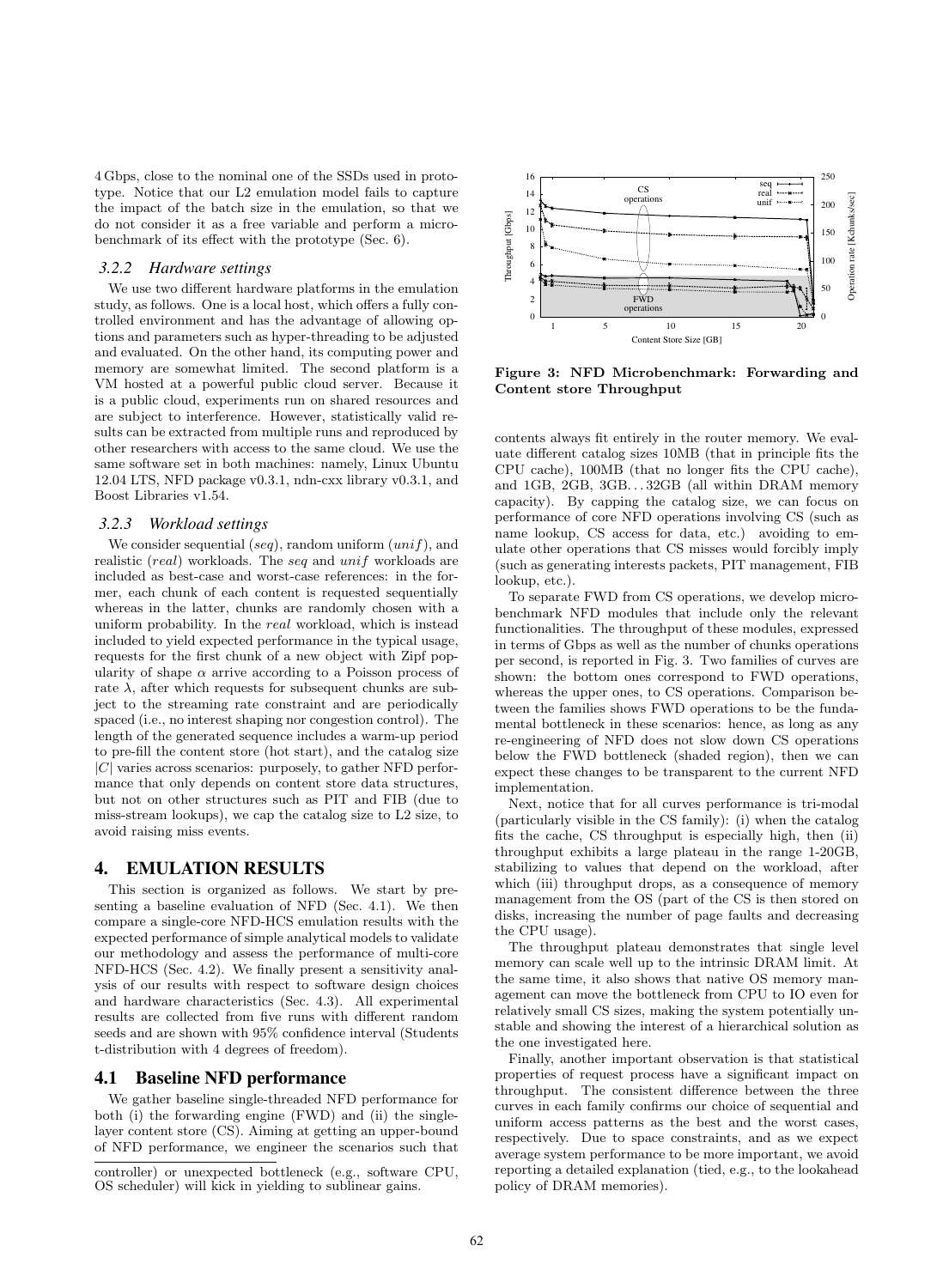

Figure 4: HCS hit ratio: comparison of analytic and HCS-NFD emulation results at L1

## 4.2 NFD-HCS Performance

Turning our attention to the two-layer CS architecture, we begin by contrasting NFD-HCS results with the expectation of simple analytical models: the purpose is to proceed in steps, validating our emulation methodology before assessing the performance of a more complex multi-threaded system, were we will no longer be able to model software and hardware dependencies.

#### *4.2.1 Validating Emulation via Analytical Modeling*

Intuitively, the hit ratio on L1 has a fundamental impact on the hierarchical memory performance, as the L2 request rate depends on the miss stream at L1. Hence, we start our analysis by modeling the L1 hit probability for the different workloads. For the uniform request model, the hit probability necessarily equals the fraction of the catalog that is stored in the L1 cache, independently from the identity of contents which are stored in the cache:

$$
\mathbb{E}[P_{\text{uni}}] = |\mathcal{L}1|/|C| \tag{1}
$$

where  $|L1|$  and  $|C|$  are the size of the L1 cache and catalog, respectively. Under the sequential request model, the request associated to the first chunk within every batch yields a cache miss while, due to prefetching, the remaining chunks of the batch yield a hit. Denoting by  $B$  the batch-size we have:

$$
\mathbb{E}[P_{\text{seq}}] = 1 - 1/B \tag{2}
$$

Under a realistic request process with Poisson arrivals of Zipf-popular content, the first chunk of batch  $i$  is found in L1 from the arriving request with a probability  $P_{\text{real},i}^{1st}$  while all the other chunks within the batch are found in L1 w.h.p as for the previous case, thus:

$$
\mathbb{E}[P_{\text{real},i}] = \frac{P_{\text{real},i}^{1st}}{B} + \left(1 - \frac{1}{B}\right)
$$
 (3)

The value of  $P_{real,i}^{1st}$  can be estimated numerically using a recently proposed extension of Che's approximation for FIFO caches [\[4,](#page-8-6) [14\]](#page-9-11),

$$
P_{\text{real}}^{1st} = \sum_{k} \frac{\lambda_k^2 t_c}{1 + \lambda_k t_c} \tag{4}
$$

with  $t_c$  the only solution of

$$
\sum_{k} \frac{\lambda_k t_c}{1 + \lambda_k t_c} = |L1| \tag{5}
$$

where  $|L1|$  is the cache size expressed in chunks.



Figure 5: HCS throughput: emulation results and fitted model

In the experiments, we configure the system with a fixed batch size  $B=10$  chunks, fix the L2 size to 10GB and L2 throughput to 4Gbps, vary L1 size in the 100MB-10GB range, and generating requests for  $O(10^7)$  chunks (including warmup). It is worth stressing that, for the sake of simplicity, we consider that the whole catalog can fit the L2 size, so that in the best case, all content can fit in the NFD-HCS router memory. While clearly this would not make sense so as to gather performance in a realistic scenario, it nevertheless allows us to validate the soundness of our experimental methodology against expected results from well understood and accurate models [\[6\]](#page-8-5). Specifically, in Fig. 4 the superposition between each of the three measurement-based curves and their corresponding model-based ones indicates clearly the accuracy of the prediction for L1 hit ratio.

#### *4.2.2 Inferring software bottlenecks*

While L2 delays are known (as we emulate them with active sleep) and information concerning L1 memory read/write times is available from data sheets, the software overhead of managing L1 CS in NFD (i.e., the times  $d_{\text{L1.lookup}}$ ,  $d_{\text{L1.insert}}$ needed to perform lookup and insert operations in the SkipList data structure) is harder to determine. Unfortunately, instrumenting the NFD code to measure these delays would provide biased results, since clock precisions do not allow accurate timestamping of an individual operation and would likely alter performance. A more promising direction is to infer this temporal variables from a model of HCS system performance:

$$
\mathbb{E}[Throughput] = |c| / \mathbb{E}[d] \tag{6}
$$

where  $|c|$  is the chunk size and  $\mathbb{E}[d]$  the average chunk service time, that can be expressed as:

$$
\mathbb{E}[d] = P_{\text{hit}}d_{\text{hit}} + (1 - P_{\text{hit}})d_{\text{miss}} \tag{7}
$$

where  $P_{\text{hit}}$  is computed as either  $(1), (2),$  or  $(3),$  whereas the hit/miss delays account for the different CS operations performed by NFD-HCS. Specifically, for a L1 hit, the service time equals the time needed to access a chunk in L1 (i.e., find a pointer to the content in L1 and access the memory location):

$$
d_{\text{hit}} = d_{\text{L1.lookup}} + d_{\text{L1.read}} \approx d_{\text{L1.lookup}} \tag{8}
$$

Upon a L1 miss, the delay in accessing a chunk stored in L2 is given in our implementation by the sum of three terms: a first term  $d_{L1, \text{lookup}}$  modeling the time needed to recognize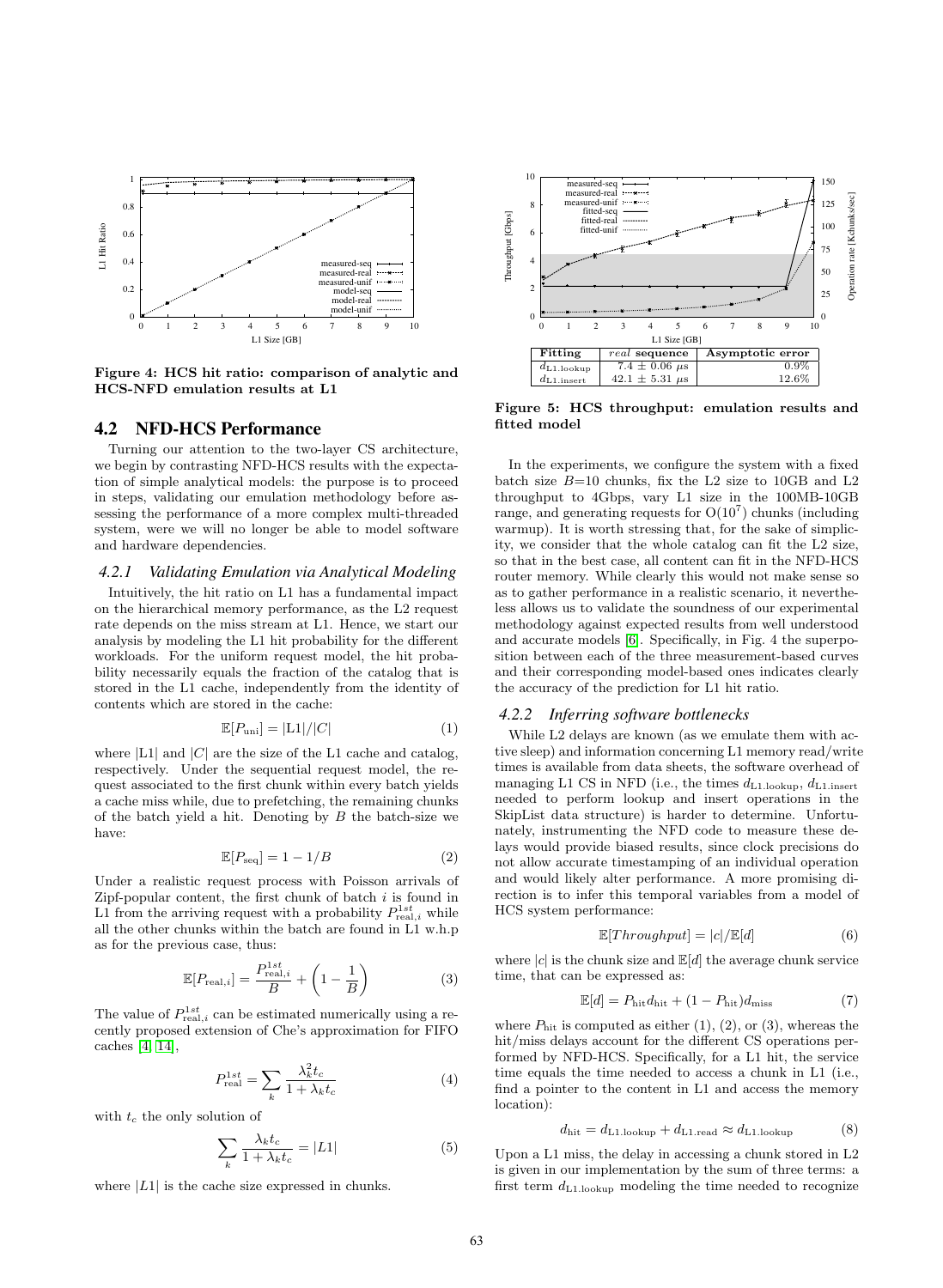that the content is not in L1, a second term  $d_{L2, read}$  to read the content from L2, and a last component  $d_{L1.insert}$  to insert the whole batch in L1:

$$
d_{\text{miss}} = d_{\text{L1.lookup}} + d_{\text{L2.read}} + d_{\text{L1.insert}} \tag{9}
$$

By fitting our experimental results (i.e., hit probabilities and throughput) we can infer estimates of  $d_{L1, \text{lookup}}$  and  $d_{L1.insert}$ . Fitting results are shown in Fig. 5 and additionally tabulated for the real sequence, from which we gather small asymptotic errors (especially for  $d_{L1, \text{lookup}}$ ). Several remarks are worth stressing. First, the L1 size slightly above 2GB does not constitute a bottleneck for NFD operations, as the throughput is higher than that of the forwarding module (shaded region reported as a reference). Second, SkipList per-chunk insert and lookup operation have both logarithmic cost: yet, the fitting suggests that inserting consecutives chunks of a batch may bring some gain in terms of memory management (as the memory lines prefetched for the insertion of the first chunk are useful for subsequent chunks of the batch). Finally, notice that the lookup duration L1.lookup is  $O(10\mu s)$  and would not allow to sustain  $O(10Gbps)$  operation: i.e., L1 memory management overhead is about 3 orders of magnitude larger than the DRAM access time of O(10ns). This confirms that CS indexing on an off-the-shelf architecture can become a software bottleneck as well [\[15\]](#page-9-0): yet this is not a problem since, while a single-threaded engine would not be able to sustain a 10Gbps throughput, our system design (both emulation and prototype) involves a multi-threading paradigm to avoid software performance bottleneck, which we examine next.

#### *4.2.3 Multi-threaded HCS Performance*

We now carry on an emulation based study of multithreaded HCS throughput. In a nutshell, lock-free operations are achieved by partitioning the contents requests among different threads each of which manages an isolated CS: as CS are isolated, they can run in parallel without requiring synchronized access. In the emulation study, for the sake of simplicity we employ a modulo operation on the content name (sub-optimal as all chunks of the same content are directed to the same core, which yields to load imbalance for the core handling the most popular requests; we instead avoid such imbalance in the prototype by considering the batch name).

We investigate if this simple strategy can scale up the HCS performance: to this end, we setup the system with  $|L1|=1GB$ ,  $|L2|=10GB$ ,  $\tau_{L2}=$ {4, 32}Gbps and observe the system throughput for the realistic workload for a different degree of parallelism. As we cannot emulate shared access to a single L2 device in a non-blocking multi-threaded fashion, notice that we are implicitly assuming here that (i) each thread accesses a physically separate L2, (ii) the aggregate throughput toward all L2 memories is lower than the PCIx-3 bus capacity of 64Gbps. We also vary the hyper-threading (HT) option: basically, when HT is enabled the Operating System (OS) is offered a number of logical cores which is exactly the double of the number of physically available CPU cores, each of which is running at half the frequency. Grossly, we may say that HT lets either the CPU or the OS manage the scheduling among threads.

Several interesting remarks can be gathered from Fig. 6. First, multi-threading exhibits gains regardless of the physical properties of the system (i.e., L2 throughput), although the effect of increasing the number of threads is more bene-



Figure 6: Performance of a multi-threaded HCS for varying number of threads, L2 throughput, and Hyper-threading settings

ficial for systems with large L2 throughput. Second, hyperthreading exhibits larger gains with respect to OS scheduling, and should therefore be enabled by default. Finally, note that multi-threading quickly exhibits diminishing returns, with a logarithmic scaling in the number of threads (the picture is also annotated with linear slopes, interpolating the point with 1 and 2 threads for reference). Further, there is a knee in the curve, where the number of threads exceeds the number of cores, which is especially visible in the most constrained system with HT=Off, and  $\tau_{L2}$ =4Gbps.

Yet, it is interesting that the gains shown in Fig. 6 do not completely flatten out even when the number of threads significantly exceeds the number of logical cores. This can be explained as follows: (i) increasing the number of threads not only reduces the per-thread CPU operation workload, but also increases the aggregated L2 bandwidth, removing hardware bottlenecks; (ii) by splitting workload into smaller tasks, the difference between the most and the least loaded threads becomes smaller, reducing software bottlenecks. Additionally notice that, while the aggregated system throughput does not exceed PCIx-3 bus speed (so that our former assumption holds), the performance of the actual system may exhibit additional correlation (e.g., among multiple SSD disks). This can lead to sub-linear performance, below the expectation for the actual system.

Nevertheless, the emulation provides optimistic upper bounds of the system performance, as follows. We ignore the overhead associated to some operations, such as fetching incoming packets from the NIC, and forwarding outgoing packets to the NIC. Further, we do not consider the limits of L2 technologies, e.g. efficient driver access to SSD or dependency among reads from parallel SSDs. Yet these correlations are hard to model, so that they fall beyond the scope of the emulation methodology and enter the prototype realm, which we describe and benchmark in later sections (Sec. 5-6).

#### 4.3 Sensitivity analysis

Before turning our attention to the prototype, we finally verify the results outlined in the previous sections to be robust against (i) software design choices (e.g., parallel vs serial execution), as well as (ii) hardware properties (e.g., L2 throughput and PC hardware).

#### *4.3.1 Software: Design space*

We first consider a single thread case and assess whether alternative designs to the serial algorithm are worth. All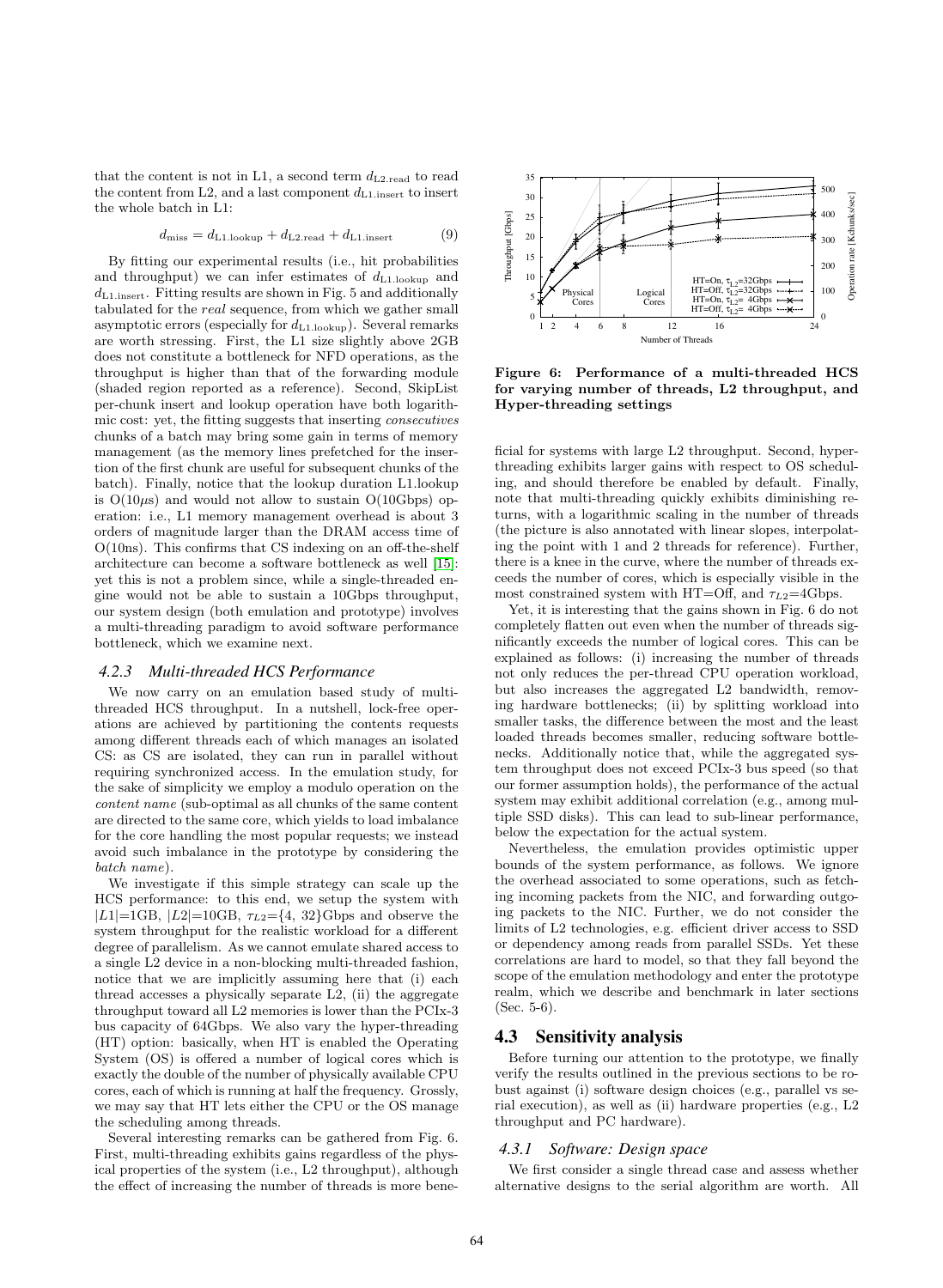

Figure 7: Analytical comparision between fullyserial vs fully-parallel design (realistic workload)



Figure 8: Impact of L2 throughput on the HCS throughput (single-threaded system)

possible combination of implementations are comprised between a fully serial and a fully parallel implementation of the key operations  $(L1.lookup, L1. insert, L2.read)$ . In case of L1 hit, the delay  $d_{hit}$  is the same for the both serial and parallel implementation. In case of L1 miss, the delay depends on the design choices: in the fully sequential case, the delay  $d_{miss}^{ser}$  is given by (9), wheres in a fully parallel design, the delay is the maximum among:

$$
d_{miss}^{par} = Max(d_{L1.lookup}, d_{L1.insert}, d_{L2.read}) \tag{10}
$$

Whereas the fully parallel design is likely not feasible in practice, it represents an upper-bound of the gains that can be achieved by ameliorating our simple NFD-HCS implementation. Fig. 7 contrasts modeling results for the sequential vs parallel designs: from the plot, it emerges that, given technological limits for which a single component dominates the others, namely  $d_{miss}^{par} \approx d_{miss}^{ser} \approx d_{L2,read}$ , the actual gain of a parallel implementation is marginal (the maximum theoretic gain of 2/3 could be achieved when the three components are equal, so that technology evolution may force to re-evaluate this issue at a finer grain).

#### *4.3.2 Hardware: L2 Throughput*

We now discuss the impact of hardware limits, such as L2 throughput, on the HCS performance. For the sake of the example, we consider a single-threaded system and fix  $|L1|=1$ GB,  $|L2|=10$ GB,  $B=10$  chunks, and depict results in Fig. 8, that reports the throughput of a single-layer CS with  $|L1|=10GB$  for reference purposes. Two observations are in order. First, given the x-axis logscale, a linear slope testifies a logarithmic return for the system throughput as a function of L2 throughput. Second, HCS approaches, without how-



Figure 9: CS and HCS throughput measured on two different off-the-shelf servers: Thread and Memory scalability

ever reaching, performance of a single-layer CS of equal size. These trends are likely due to software bottlenecks tied to the additional overhead of handling a second memory layer.

#### *4.3.3 Hardware: Off-the-shelf PCs*

We finally check scalability and consistency of our results over different off-the-shelf PCs (recalling Tab. 1, both machines have close specs), considering both CS and NFD-HCS performance. We consider a multi-threaded system with 6 threads and run the realistic workload over six threads in parallel for both CS ( $|L1|=1GB$ ) and HCS ( $|L1|+|L2|$  $=1$ GB+10GB,  $\tau_{L2}=4$ Gbps and B=10 chunks) and since we not fully control the cloud machine, we disable Hyper-threading in this experiment. In the local PC, we assess multithreading speed-up comparing with a single threaded system. In the cloud server, we additionally test memory scalability with  $|L1|+|L2|=5GB+50GB$  where we expect only a slight speedup due to larger L1 but no penalty due to larger L2. Performance is reported in Fig. 9: notice that both multi-threaded systems yield remarkably close performance, thus highlighting (i) emulation results are not biased and (ii) confirming memory and threading scalability of HCS.

#### 5. PROTOTYPE IMPLEMENTATION

The emulation study presented above provides insights for HCS design, but neglects some critical implementation aspects related to fast packet I/O, memory management and constraints of Flash technology. This section illustrates such challenges, discussing the design principles that our DPDK-HCS prototype implementation follows to effectively address them.

NIC. First, it is widely recognized that Linux kernel's packet processing is not efficient and cannot achieve wire-speed [\[5,](#page-8-7) [9,](#page-9-3) [17\]](#page-9-2). To overcome this issue, we build our prototype leveraging the Intel DPDK packet processing framework [\[1\]](#page-8-3). DPDK enables zero-copy packet processing directly at the userspace by efficiently transferring data from/to the NICs bypassing the kernel and using Direct Memory Access (DMA) to reduce CPU utilization.

Multi-threading. Under a traffic load of O(10Gbps), effective multi-thread (or multi-process) application design is crucial to avoid software bottlenecks [\[19\]](#page-9-4). While the emulation study considers lock-free multi-threaded design, it however neglects Non Uniform Memory Access (NUMA) ca-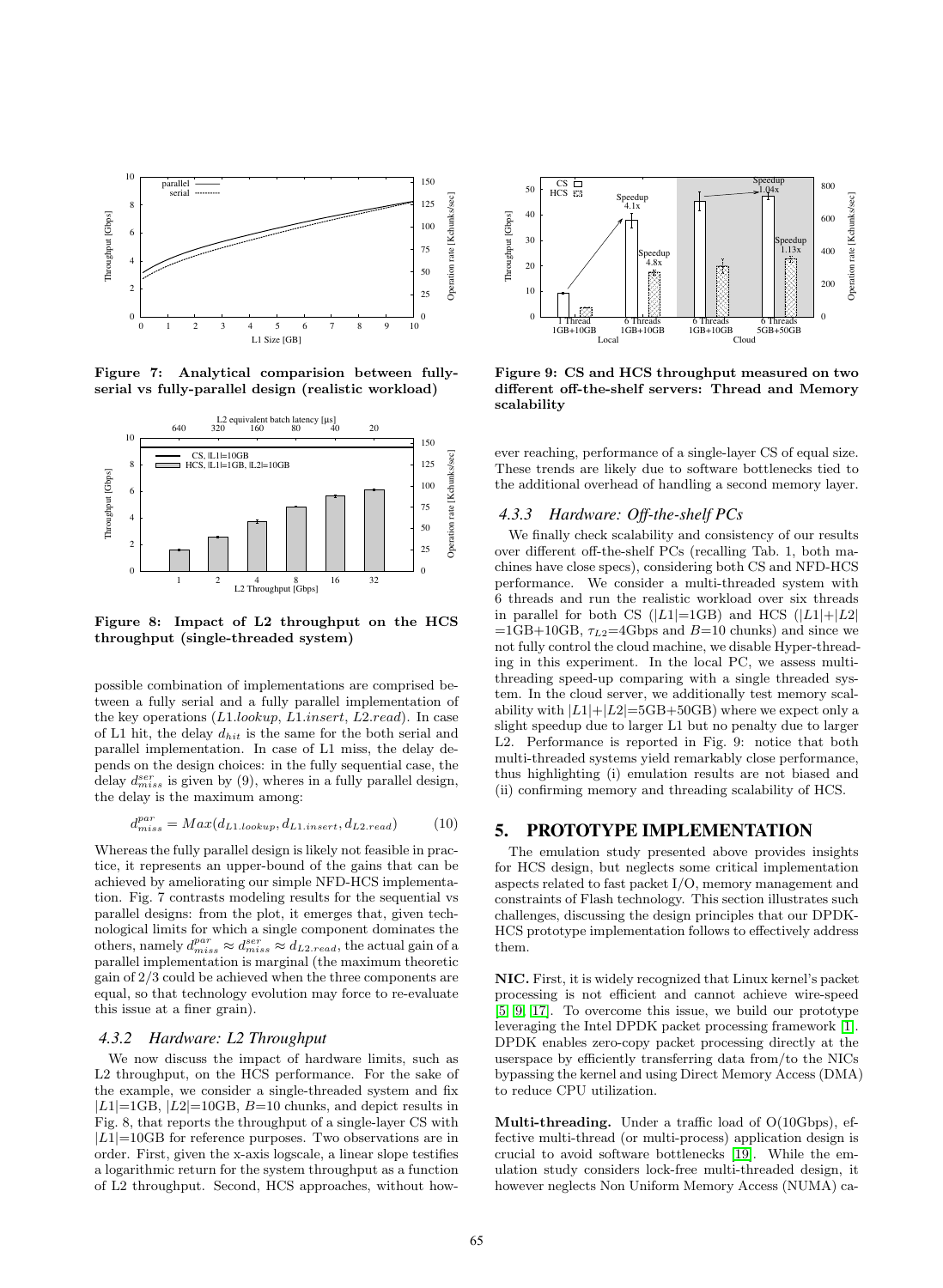

Figure 10: Prototype benchmarking: SSD baseline performance

pabilities, that can have an important impact on system performance, and that, as such, our prototype instead exploits.

Load balancing. In order to avoid lock contention, we partition the memory space of both DRAM (L1) and SSD (L2) in as many regions as the number of cores and assign each region to a specific core. Emulation assumes these capabilities are available in hardware and are exported by the NIC drivers, which is not the case: as such, we perform this task in software. The hash function is based on batch identifiers (by using a concatenation of object name and integer part of *chunk\_id/batch\_size*). As a result, read and write operations involving a particular chunk are always performed by the same core, therefore eliminating the need for locks on most operations. In turn, such memory partitioning technique also enables NUMA-aware memory allocation, reducing DRAM access latency.

Batching. Performing per-chunk I/O operations, as normally done by Linux kernel, is expensive and inefficient. In fact, both NIC-CPU and SSD-CPU communication pipelines cannot be effectively saturated by transferring one packet at a time, resulting in limited throughput. To overcome this limitation, our prototype performs all I/O operations (towards NICs or SSDs) over batches instead of single chunks. A side effect of batched operations is the latency increase, especially at low load: to alleviate this problem we use a timeout to cap the maximum waiting time.

SSD I/O. SSD access mechanisms must be carefully designed to achieve a suitable trade-off between latency and throughput. This can be obtained by carefully tuning a number of SSD I/O parameters such as, for example, queue depth (i.e., the number of outstanding access operations executed in parallel by the SSD controller). To access the SSD drives, we use a combination of Direct I/O, Vectored I/O and Asynchronous I/O, which are all standard Linux I/O techniques enabling zero-copy batched transfers between DRAM and SSD. Our SSD interfacing mechanism is similar in principle to the one proposed in [\[20\]](#page-9-10), that is however just a building block of our complete end-to-end system, unlike in [\[20\]](#page-9-10).

Lookup. The emulation is based on NFD that, as explained earlier, is designed for completeness rather than performance. As such, a number of software bottlenecks arise in both NFD and NFD-HCS concerning memory manage-

Table 2: Experimental settings

| Label    | Param        | $\nabla$ alue                          |
|----------|--------------|----------------------------------------|
|          | CPU          | $(2\times)$ Intel Xeon E5540, 2.53 GHz |
| Hardware | <b>NUMA</b>  | 2 nodes, 4 cores/node                  |
|          | RAM          | $32GB - 1.3GHz (0.8 ns)$               |
|          | <b>SSD</b>   | $(2 \times)$ 200 GB HP enterprise SAS  |
|          | NIC          | Dual-port 10GbE Intel 82599EB          |
| Software | ОS           | Ubuntu 12.04 LTS                       |
| Workload | Catalog size | $1.3M$ items                           |
|          | Item size    | 10~MB                                  |
|          | Chunk size   | 8 KB                                   |
|          | Zipf skew    |                                        |

ment, that are tied to the data structures in use. Specifically, DPDK-HCS memory lookups are managed by a single hash table kept in the main memory for indexing all the chunks currently cached in both L1-DRAM as well as in L2-SSD: every hash table entry indicates whether the chunk is stored in L1 or L2 and the corresponding memory location, reducing the number of lookup operations to be performed. Also, unlike in NFD-HCS, both layers are managed according to the LRU replacement policy and chunks are demoted to L2 upon eviction from L1. As in [\[16\]](#page-9-8), we manage collisions using open addressing and optimize the memory layout to retrieve a hash table entry within a single memory access. To do so, we store different hash entries in a single cacheline-sized bucket (64B in our architecture), which effectively addresses collisions without the need for chaining in most of the cases.

## 6. PROTOTYPE BENCHMARKING

We benchmark DPDK-HCS using two general purpose servers (one server running a custom NDN traffic generator), whose characteristics are reported in Tab. 2. We first evaluate and fine-tune SSD performance in isolation (Sec. 6.1) and then measure the overall two-layer cache throughput under realistic workload conditions (Sec. 6.2). Notice that as our focus is on HCS performance, we therefore do not analyze PIT and FIB lookup operations (which our prototype is capable of) that are performed after a content store miss.

#### 6.1 Baseline SSD performance

We investigate SSD throughput as a function of batch size, SSD queue size and read/write mix, fixing as before chunk size  $|c|=8KB$ . Fig.10(a) reports the cumulative SSD throughput (read  $+$  write) as a function of batch size for different read/write mixes (i.e., percentage of SSD read/write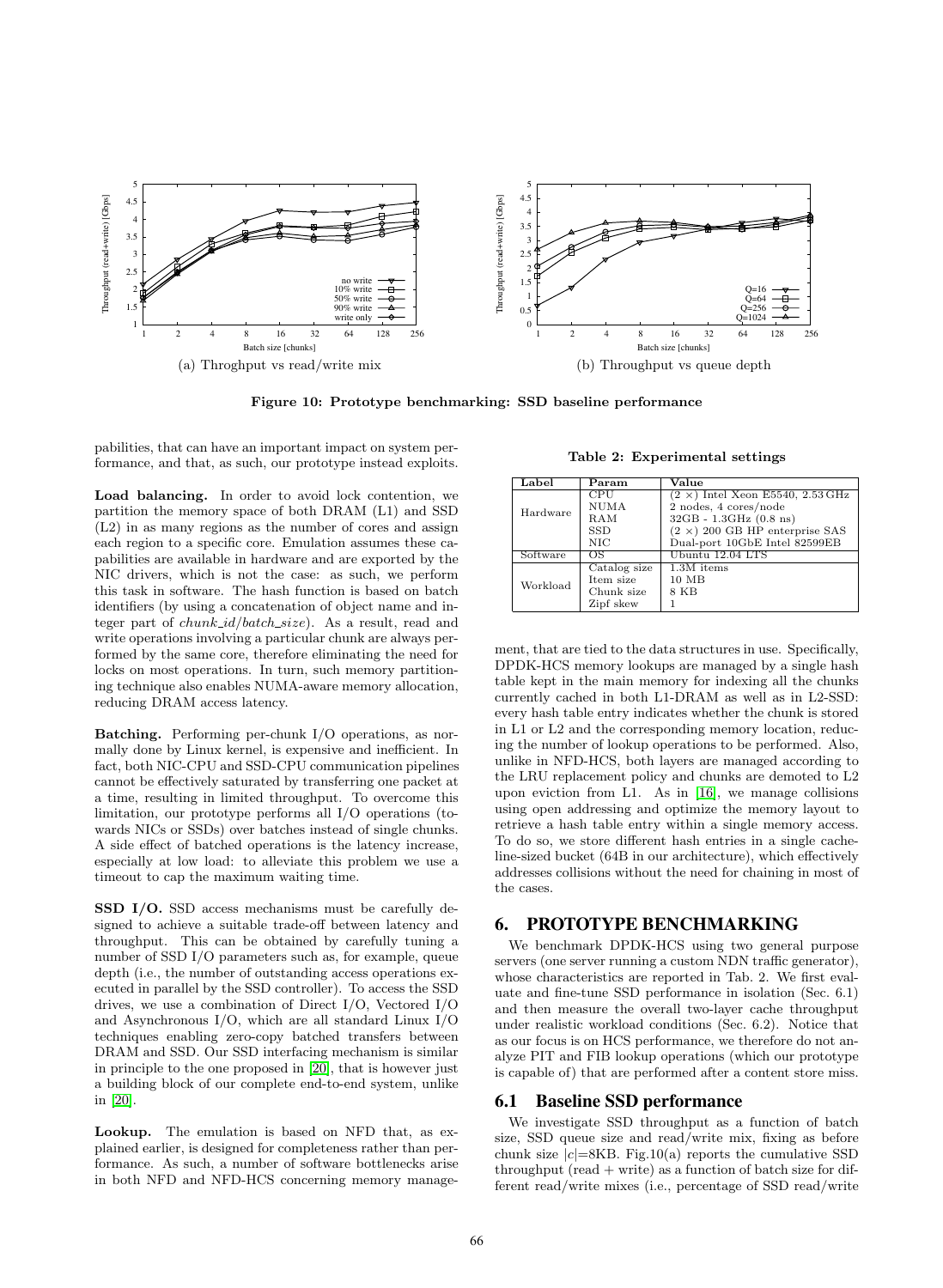

Figure 11: Prototype benchmarking: DPDK-HCS throughput

operations for a random batch) setting SSD queue size to 64 batches. We remark that a batch of  $B=16$  chunks (128KB) is sufficient to reach a near-maximum SSD throughput for all read/write mixes. Additionally, B>16 does not provide any throughput benefit but yields a latency penalty (from 2.8ms for  $B=16$  to 38ms for  $B=256$  at 50% write). In addition, notice that while for 100% reads or 100% writes (which are however not realistic for HCS), the measured throughput approaches the external data rate declared by the manufacturer (4.8 Gbps, as per SSD datasheet), with more realistic read-write mixes (e.g., 10-50% writes), the SSD throughput decreases to about 3.5 Gbps.

Fig.10(b) reports the overall SSD throughput as a function of the batch size at 50% write for different SSD queue sizes Q. For small batches, a large SSD queue is beneficial as it improves throughput by increasing the number of outstanding (i.e., parallel) SSD operations. Again, if the batch size is large enough  $(B=16)$ , increasing the queue size beyond 16 batches does not provide significant throughput benefits but only latency penalties (e.g., from 2.8ms for  $Q=16$ , to 146ms for  $Q=1024$ .

## 6.2 DPDK-HCS Performance

Finally, we evaluate the overall DPDK-HCS throughput, using a traffic trace representing a sample of the HTTP requests received by the Wikipedia website, available at [\[22\]](#page-9-12), whose characteristics are reported in Tab. 2. As in the emulation, interest packets for a content are issued at constant bit rate (i.e., no congestion control). Results of DPDK-HCS for  $|L1| \in [5,20]$ GB and  $|L2|=100$ GB (with 1 or 2 SSDs) using  $B=16$  and  $Q=16$  are reported in Fig.11, with the throughput breakdown indicating the miss rate (requests served by a remote server), DRAM-L1, and SSD-L2 hit rates (notice that hit rates as only apparently low, as due to prefetching L2 increases L1 hits). The most important takeaway lesson is that our system sustains a line rate of 10 Gbps with 96  $\mu$ s average latency when the L2 cache is spread over two SSD drives, which validates the soundness of our design. Differently, a single SSD cannot achieve a sufficient read throughput to support line speed operations, as sketched in Fig. 1.

## 7. CONCLUSIONS

This work shows, via emulation and experiments, that line-rate O(10 Gbps) operation of hierarchical content equipped with O(10GB) DRAM-L1 and O(100GB) L2-SSD memory technologies can be achieved in practice. There are a number of interesting points that remain open, though, for both methodologies.

Concerning the emulation part, one possibility would be to decouple L2 size from L1 size (by avoid storing L2 contents and returning dummy data), and to further decouple the catalog size from L2 size (by emulating misses as a network delay). Yet this would make NFD-HCS unusable beyond performance evaluation studies, which question the very same relevance of the effort.

Hence, we believe open points concerning the prototype to be more relevant. With this regard, we have identified a number of directions that can further enhance system performance, and especially SSD management, which is where the performance bottleneck currently is. First, an interesting option to reduce stress on SSD is to require multiple name hits [\[12\]](#page-9-13) before writing to SSD, which would spare SSD throughput avoiding writes for unpopular content. Second, it should be relatively easy to assess up to which level of SSD parallelism returns a linear performance speedup, as well as the number cores needed to manage parallel SSD operations. Third, the SCHED\_DEADLINE policy, recently introduced in Linux kernel 3.14, could avoid polling mode of NIC cores, freeing CPU cycles for SSD cores. Similarly, moving load balancing operations to the NIC HW would further relieve the software load.

## Acknowledgements

This work has been partially funded by the Technological Research Institute SystemX, within the project "Network Architectures", and by the European open innovation organisation EIT Digital under the project n. 15212 ("Information aware data plane for programmable networks"). Rodrigo B. Mansilha was supported by CAPES Foundation (Proc. BEX 3925/14-5). The work has been partially carried out at LINCS – Laboratory of Information, Networking, and Computer Science (<www.lincs.fr>).

# 8. REFERENCES

- <span id="page-8-3"></span>[1] Intel DPDK framework. <http://dpdk.org>.
- <span id="page-8-4"></span>[2] Alexander Afanasyev et al. NFD Developer's Guide. [http://named-data.net/publications/](http://named-data.net/publications/techreports/nfd-developer-guide/) [techreports/nfd-developer-guide/](http://named-data.net/publications/techreports/nfd-developer-guide/), 2014.
- <span id="page-8-1"></span>[3] S. Arianfar and P. Nikander. Packet-level Caching for Information-centric Networking. In ACM SIGCOMM, ReArch Workshop, 2010.
- <span id="page-8-6"></span>[4] H. Che, Y. Tung, and Z. Wang. Hierarchical Web caching systems: modeling, design and experimental results. IEEE JSAC, 2002.
- <span id="page-8-7"></span>[5] M. Dobrescu, N. Egi, K. Argyraki, B.-G. Chun, K. Fall, G. Iannaccone, A. Knies, M. Manesh, and S. Ratnasamy. Routebricks: Exploiting parallelism to scale software routers. In ACM SIGOPS, 2009.
- <span id="page-8-5"></span>[6] C. Fricker, P. Robert, and J. Roberts. A versatile and accurate approximation for lru cache performance. In ITC, 2012.
- <span id="page-8-2"></span>[7] F. Fusco and L. Deri. High speed network traffic analysis with commodity multi-core systems. In ACM IMC 2010.
- <span id="page-8-0"></span>[8] A. Ghodsi, S. Shenker, T. Koponen, A. Singla, B. Raghavan, and J. Wilcox. Information-centric networking: seeing the forest for the trees. In ACM HotNets-X, 2011.